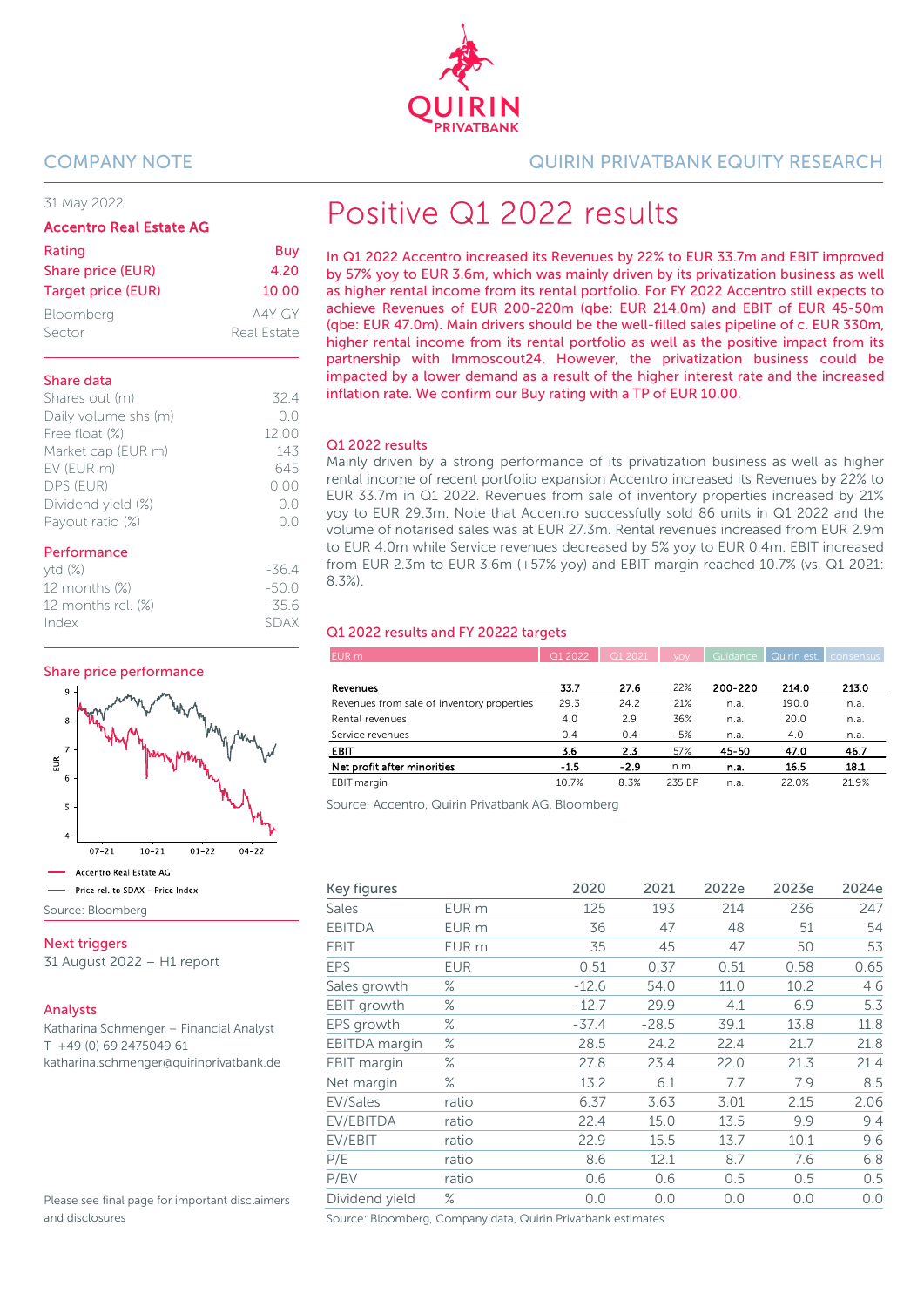#### Profit & loss statement

| Profit & loss statement (EUR m) | 2020    | <b>YOY</b> | 2021    | <b>YOY</b> | 2022e   | YOY    | 2023e   | <b>YOY</b> | 2024e   | <b>YOY</b> |
|---------------------------------|---------|------------|---------|------------|---------|--------|---------|------------|---------|------------|
| Sales                           | 125.2   | $-12.6%$   | 192.7   | 54.0%      | 214.0   | 11.0 % | 235.9   | 10.2%      | 246.8   | 4.6%       |
| <b>Unfinished Goods</b>         | 0.0     |            | 0.0     |            | 0.0     |        | 0.0     |            | 0.0     |            |
| Other own work capitalized      | 0.0     |            | 0.0     |            | 0.0     |        | 0.0     |            | 0.0     |            |
| Other operating earnings        | 1.7     |            | 1.3     |            | 1.6     |        | 1.6     |            | 1.6     |            |
| Cost of goods                   | n.a.    |            | n.a.    |            | n.a.    |        | n.a.    |            | n.a.    |            |
| Gross profit                    | 126.9   |            | 194.0   |            | 215.6   |        | 237.5   |            | 248.4   |            |
| Personnel expenses              | $-9.0$  |            | $-10.3$ |            | $-11.0$ |        | $-11.2$ |            | $-11.4$ |            |
| Depreciation                    | n.a.    |            | n.a.    |            | n.a.    |        | n.a.    |            | n.a.    |            |
| Other operating expenses        | $-10.7$ |            | $-18.4$ |            | $-13.0$ |        | $-13.0$ |            | $-13.0$ |            |
| <b>EBITDA</b>                   | 35.6    | $-12.1%$   | 46.6    | 30.8%      | 47.9    | 2.8%   | 51.2    | 6.8%       | 53.8    | 5.2%       |
| EBITDA margin (%)               | 28.46   |            | 24.18   |            | 22.38   |        | 21.69   |            | 21.80   |            |
| EBIT                            | 34.8    | $-12.7%$   | 45.2    | 29.9%      | 47.0    | 4.1%   | 50.3    | 6.9%       | 52.9    | 5.3%       |
| EBIT margin (%)                 | 27.77   |            | 23.43   |            | 21.96   |        | 21.31   |            | 21.44   |            |
| Net interest                    | $-10.5$ |            | $-20.5$ |            | $-22.4$ |        | $-22.5$ |            | $-22.5$ |            |
| Income from Participations      | n.a.    |            | n.a.    |            | n.a.    |        | n.a.    |            | n.a.    |            |
| Net financial result            | n.a.    |            | n.a.    |            | n.a.    |        | n.a.    |            | n.a.    |            |
| Exceptional items               | 0.0     |            | 0.0     |            | 0.0     |        | 0.0     |            | 0.0     |            |
| Pretax profit                   | 24.3    | $-25.2%$   | 20.6    | $-15.3%$   | 24.7    | 19.7%  | 27.8    | 12.8%      | 30.5    | 9.5%       |
| Pretax margin (%)               | 19.42   |            | 10.69   |            | 11.52   |        | 11.80   |            | 12.35   |            |
| Taxes                           | $-6.3$  |            | $-7.5$  |            | $-6.9$  |        | $-7.8$  |            | $-8.2$  |            |
| Tax rate (%)                    | 25.74   |            | 36.27   |            | 28.00   |        | 28.00   |            | 27.00   |            |
| Earnings after taxes            | 18.1    |            | 13.1    |            | 17.8    |        | 20.0    |            | 22.3    |            |
| Minorities                      | 1.5     |            | 1.3     |            | 1.3     |        | 1.3     |            | 1.3     |            |
| Group attributable income       | 16.6    | $-37.4%$   | 11.8    | $-28.5%$   | 16.5    | 39.1%  | 18.8    | 13.8 %     | 21.0    | 11.8 %     |
| No. of shares (m)               | 32.4    |            | 32.4    |            | 32.4    |        | 32.4    |            | 32.4    |            |
| Earnings per share (EUR)        | 0.51    | $-37.4%$   | 0.37    | $-28.5%$   | 0.51    | 39.1%  | 0.58    | 13.8%      | 0.65    | 11.8%      |

Source: Company data, Quirin Privatbank estimates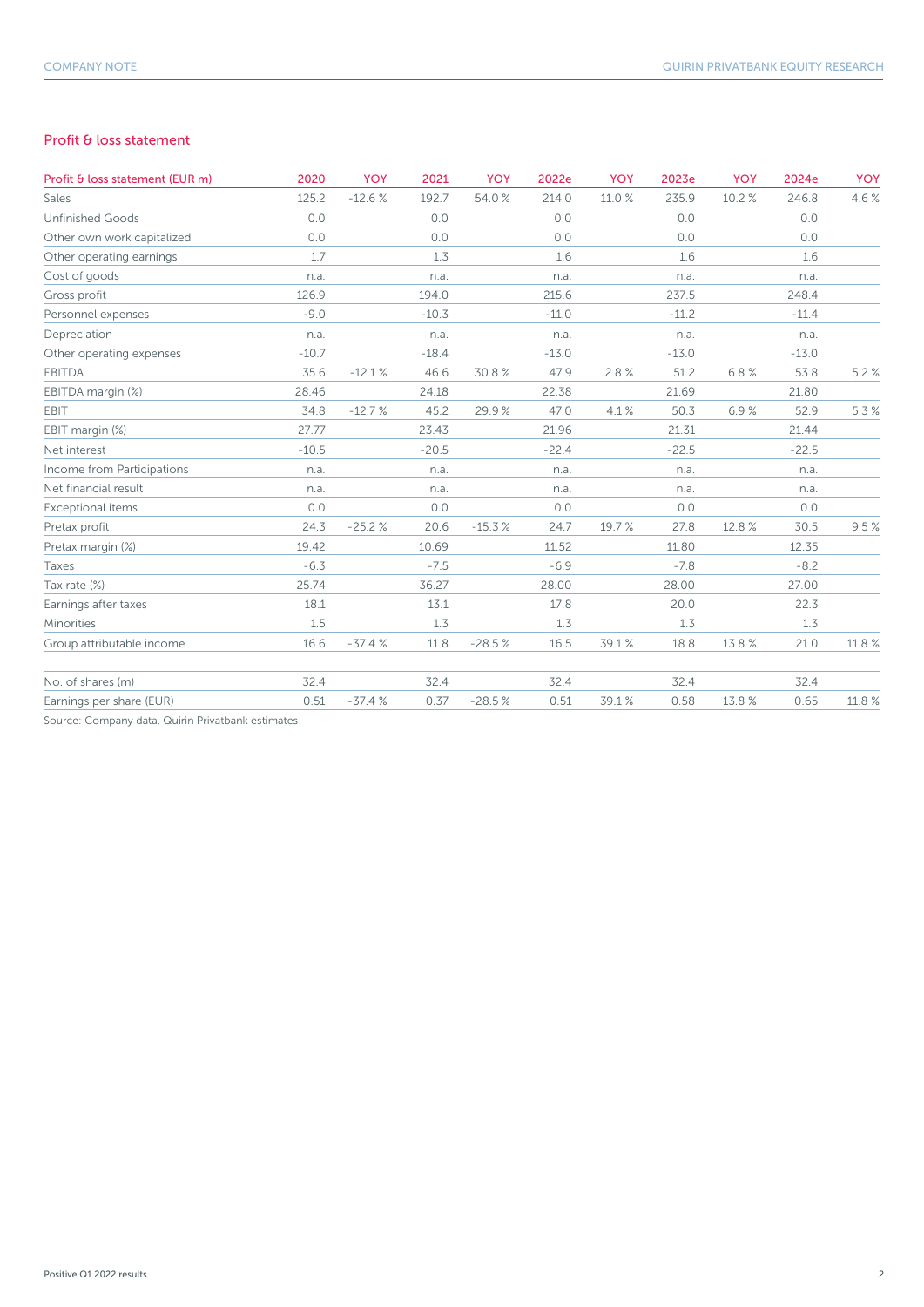#### Balance sheet

| Balance sheet (EUR m)                 | 2020  | YOY    | 2021  | YOY      | 2022e | YOY     | 2023e | YOY     | 2024e | YOY     |
|---------------------------------------|-------|--------|-------|----------|-------|---------|-------|---------|-------|---------|
| Assets                                |       |        |       |          |       |         |       |         |       |         |
| Cash and cash equivalents             | 56.5  |        | 121.5 |          | 103.1 |         | 96.4  |         | 94.9  |         |
| Accounts receivables                  | 51.8  |        | 21.3  |          | 16.3  |         | 14.3  |         | 12.3  |         |
| Inventories                           | 409.5 |        | 300.6 |          | 309.7 |         | 318.8 |         | 327.9 |         |
| Other current assets                  | 31.1  |        | 56.9  |          | 56.9  |         | 56.9  |         | 56.9  |         |
| Tax claims                            | 1.7   |        | 1.5   |          | 1.5   |         | 1.5   |         | 1.5   |         |
| Total current assets                  | 550.6 | 15.1%  | 501.8 | $-8.9%$  | 487.5 | $-2.8%$ | 487.9 | 0.1%    | 493.5 | 1.1%    |
| Fixed assets                          | 1.8   |        | 5.5   |          | 5.5   |         | 5.5   |         | 5.5   |         |
| Goodwill                              | 17.8  |        | 17.8  |          | 17.8  |         | 17.8  |         | 17.8  |         |
| Other intangible assets               | 0.0   |        | 0.0   |          | 0.0   |         | 0.0   |         | 0.0   |         |
| Financial assets                      | 215.0 |        | 330.7 |          | 350.7 |         | 368.7 |         | 383.7 |         |
| Deferred taxes                        | 1.1   |        | 2.4   |          | 2.4   |         | 2.4   |         | 2.4   |         |
| Other fixed assets                    | 75.6  |        | 71.4  |          | 71.7  |         | 72.1  |         | 72.5  |         |
| <b>Total fixed assets</b>             | 311.3 | 203.7% | 427.7 | 37.4%    | 448.1 | 4.8%    | 466.4 | 4.1%    | 481.8 | 3.3%    |
| Total assets                          | 862.0 | 48.4%  | 929.5 | 7.8%     | 935.6 | 0.7%    | 954.3 | 2.0%    | 975.2 | 2.2%    |
| Equity & Liabilities                  |       |        |       |          |       |         |       |         |       |         |
| Subscribed capital                    | 32.4  |        | 32.4  |          | 32.4  |         | 32.4  |         | 32.4  |         |
| Reserves & other                      | 79.7  |        | 79.8  |          | 79.8  |         | 79.8  |         | 79.8  |         |
| Revenue reserves                      | 0.0   |        | 0.0   |          | 0.0   |         | 0.0   |         | 0.0   |         |
| Accumulated other comprehensive       | 124.1 |        | 135.1 |          | 151.6 |         | 170.4 |         | 191.3 |         |
| Shareholder's equity                  | 236.2 | 8.0%   | 247.4 | 4.7%     | 263.9 | 6.7%    | 282.6 | 7.1%    | 303.6 | 7.4%    |
| <b>Minorities</b>                     | 10.9  |        | 13.2  |          | 14.5  |         | 15.8  |         | 17.1  |         |
| Shareholder's equity incl. minorities | 247.1 | 11.9 % | 260.6 | 5.5 %    | 278.4 | 6.8%    | 298.4 | 7.2%    | 320.7 | 7.5%    |
| Long-term liabilities                 |       |        |       |          |       |         |       |         |       |         |
| Pension provisions                    | 0.0   |        | 0.0   |          | 0.0   |         | 0.0   |         | 0.0   |         |
| <b>Financial liabilities</b>          | 393.3 |        | 494.9 |          | 494.2 |         | 493.5 |         | 492.8 |         |
| Tax liabilities                       | 9.1   |        | 13.8  |          | 13.8  |         | 13.8  |         | 13.8  |         |
| Other liabilities                     | 0.0   |        | 0.0   |          | 0.0   |         | 0.0   |         | 0.0   |         |
| Total long-term debt                  | 402.4 | 86.4%  | 508.8 | 26.4%    | 508.1 | $-0.1%$ | 507.4 | $-0.1%$ | 506.7 | $-0.1%$ |
| Short-term debt                       |       |        |       |          |       |         |       |         |       |         |
| Other provisions                      | 1.9   |        | 0.6   |          | 2.0   |         | 2.0   |         | 2.0   |         |
| Trade payables                        | 7.1   |        | $5.3$ |          | 5.3   |         | $5.3$ |         | 5.3   |         |
| Financial debt                        | 172.2 |        | 111.3 |          | 110.7 |         | 110.1 |         | 109.5 |         |
| Other liabilities                     | 31.2  |        | 42.7  |          | 31.0  |         | 31.0  |         | 31.0  |         |
| Total short-term debt                 | 212.4 | 47.5%  | 160.0 | $-24.7%$ | 149.1 | $-6.8%$ | 148.5 | $-0.4%$ | 147.9 | $-0.4%$ |
| Total equity & liabilities            | 862.0 | 48.4%  | 929.5 | 7.8%     | 935.6 | 0.7%    | 954.3 | 2.0%    | 975.2 | 2.2%    |

Source: Company data, Quirin Privatbank estimates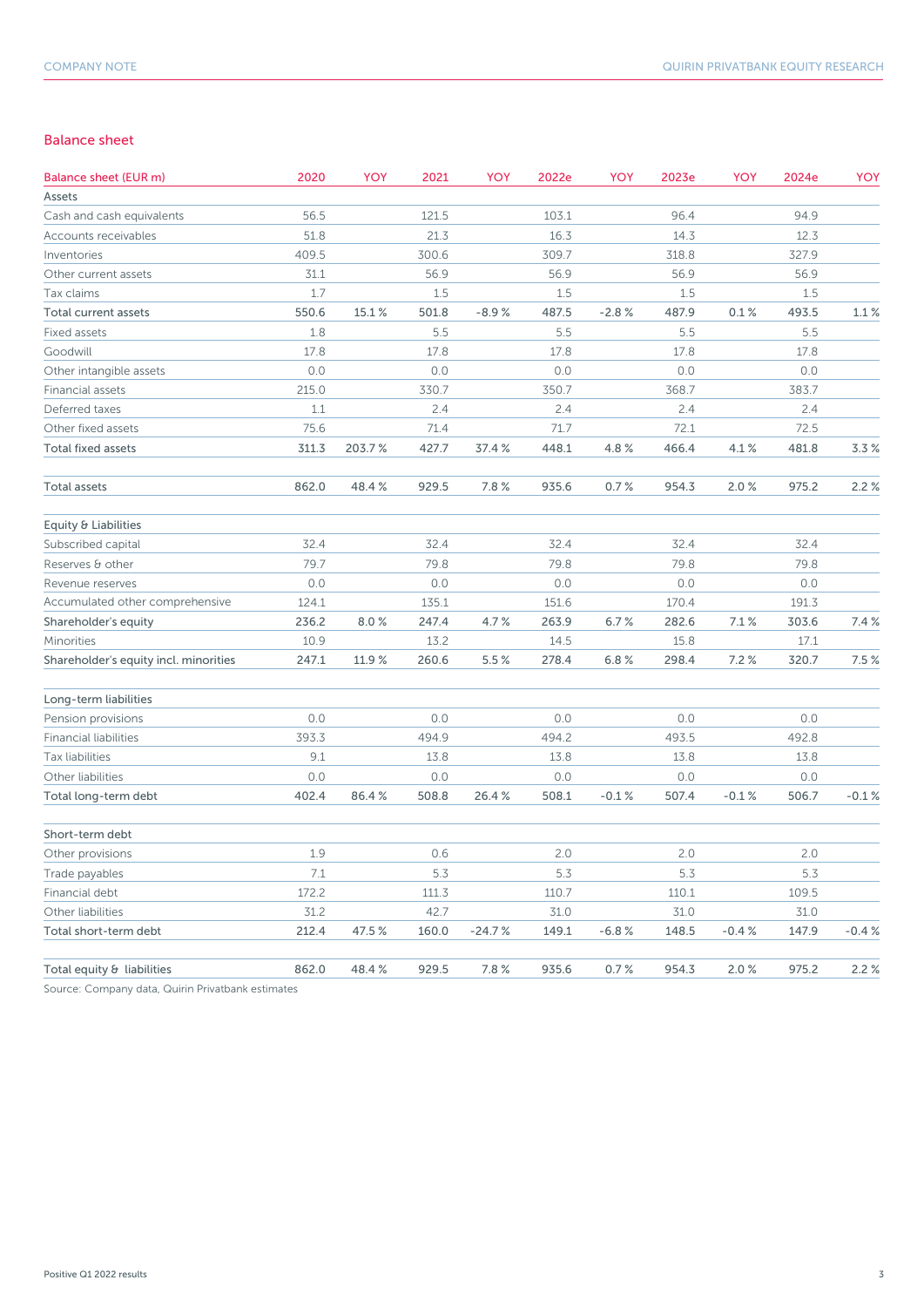### Financial key ratios

| <b>Key ratios</b>          | 2020    | 2021    | 2022e  | 2023e   | 2024e |
|----------------------------|---------|---------|--------|---------|-------|
| Per share data (EUR)       |         |         |        |         |       |
| EPS                        | 0.51    | 0.37    | 0.51   | 0.58    | 0.65  |
| Book value per share       | 7.3     | 7.6     | 8.1    | 8.7     | 9.4   |
| Free cash flow per share   | $-3.2$  | 1.0     | $-0.5$ | $-0.2$  | 0.0   |
| Dividend per share         | 0.00    | 0.00    | 0.00   | 0.00    | 0.00  |
| Valuation ratios           |         |         |        |         |       |
| EV/Sales                   | 6.37    | 3.63    | 3.01   | 2.15    | 2.06  |
| EV/EBITDA                  | 22.4    | 15.0    | 13.5   | 9.9     | 9.4   |
| EV/EBIT                    | 22.9    | 15.5    | 13.7   | 10.1    | 9.6   |
| $\mathsf{P}/\mathsf{E}$    | 8.6     | 12.1    | 8.7    | 7.6     | 6.8   |
| P/B                        | 0.6     | 0.6     | 0.5    | 0.5     | 0.5   |
| Dividend yield (%)         | 0.0     | 0.0     | 0.0    | 0.0     | 0.0   |
| Growth                     |         |         |        |         |       |
| Sales growth (%)           | $-12.6$ | 54.0    | 11.0   | 10.2    | 4.6   |
| EBITDA growth (%)          | $-12.1$ | 30.8    | 2.8    | 6.8     | 5.2   |
| EBIT growth (%)            | $-12.7$ | 29.9    | 4.1    | 6.9     | 5.3   |
| EPS growth (%)             | $-37.4$ | $-28.5$ | 39.1   | 13.8    | 11.8  |
| Profitability ratios       |         |         |        |         |       |
| EBITDA margin (%)          | 28.5    | 24.2    | 22.4   | 21.7    | 21.8  |
| EBIT margin (%)            | 27.8    | 23.4    | 22.0   | 21.3    | 21.4  |
| Net margin (%)             | 13.2    | 6.1     | 7.7    | 7.9     | 8.5   |
| ROCE (%)                   | 5.4     | 5.9     | $6.0$  | 6.2     | 6.4   |
| <b>Financial ratios</b>    |         |         |        |         |       |
| Total equity (EUR m)       | 236.2   | 247.4   | 263.9  | 282.6   | 303.6 |
| Equity ratio (%)           | 27.4    | 26.6    | 28.2   | 29.6    | 31.1  |
| Net financial debt (EUR m) | 509.0   | 484.8   | 501.8  | 507.3   | 507.5 |
| Net debt/Equity            | 0.3     | 0.3     | 0.3    | 0.3     | 0.3   |
| Interest cover             | 1.6     | 1.8     | 1.9    | 2.0     | 2.1   |
| Net debt/EBITDA            | 14.3    | 10.4    | 10.5   | 9.9     | 9.4   |
| Payout ratio (%)           | 0.0     | $0.0$   | $0.0$  | $0.0\,$ | 0.0   |
| Working Capital (EUR m)    | 445.0   | 307.1   | 311.2  | 318.3   | 325.4 |
| Working capital/Sales      | 3.55    | 1.59    | 1.45   | 1.35    | 1.32  |

Source: Company data, Quirin Privatbank estimates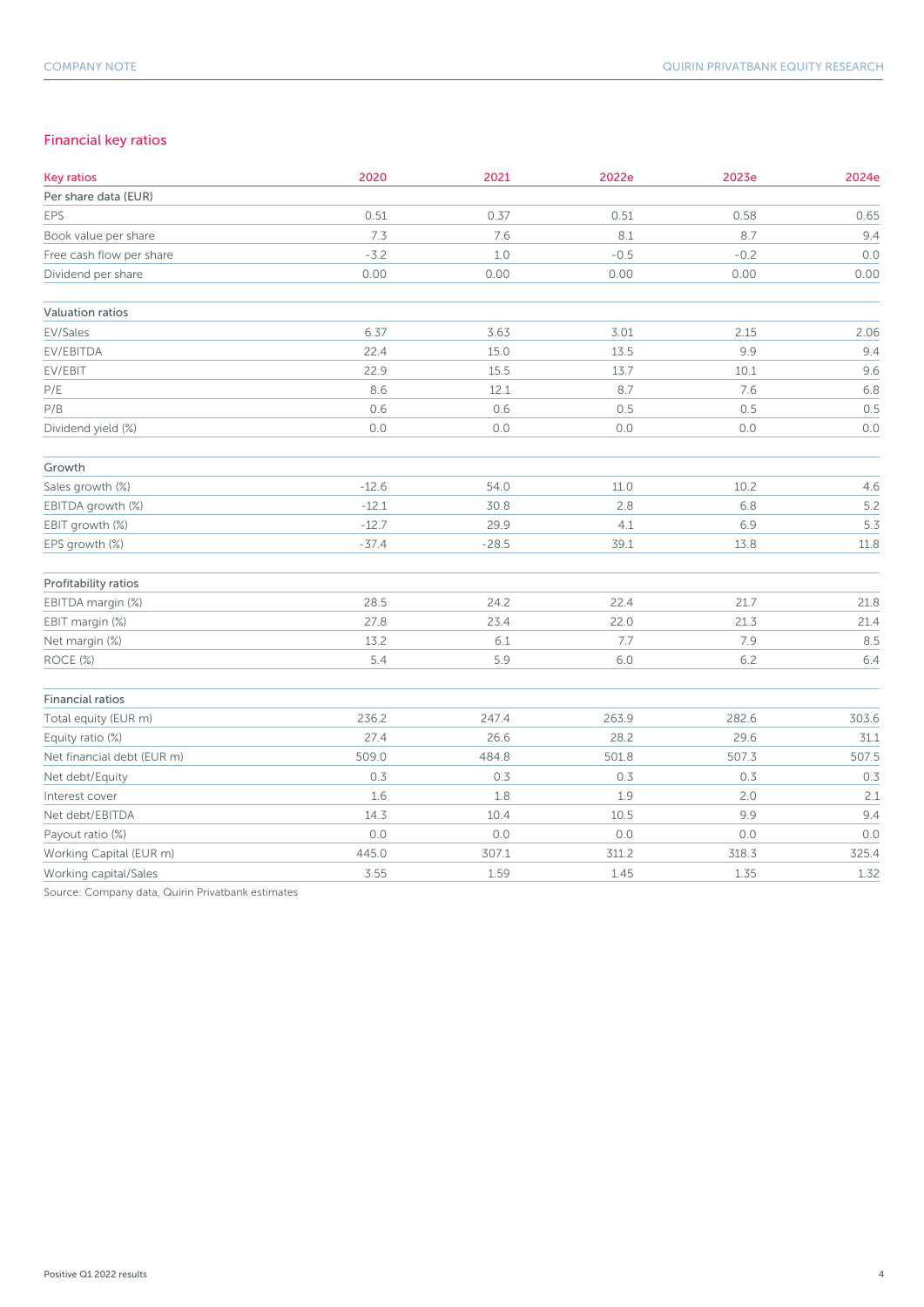## Legal Disclaimer

This report was completed 31/05/2022 13:03 CEST (Delegierte Verordnung 2016/958, Artikel 3 Absatz 1e)

This document has been prepared by Quirin Privatbank AG (hereinafter referred to as "the Bank"). This document does not claim completeness regarding all the information on the stocks, stock markets or developments referred to in it. On no account should the document be regarded as a substitute for the recipient procuring information for himself/herself or exercising his/her own judgments.

The document has been produced for information purposes for institutional clients or market professionals. Private customers, into whose possession this document comes, should discuss possible investment decisions with their customer service officer as differing views and opinions may exist with regard to the stocks referred to in this document.

This document is not a solicitation or an offer to buy or sell the mentioned stock.

The document may include certain descriptions, statements, estimates, and conclusions underlining potential market and company development. These reflect assumptions, which may turn out to be incorrect. The Bank and/or its employees accept no liability whatsoever for any direct or consequential loss or damages of any kind arising out of the use of this document or any part of its content.

Any forecasts or price targets shown for companies discussed in this document may not be achieved due to multiple risk factors including without limitation market volatility, sector volatility, corporate actions, the unavailability of complete and accurate information. For investments in foreign markets and instruments there are further risks, generally based on changes in economic and political environment, changes in financial conditions of the relevant company, on exchange rate changes, etc.

The Bank and/or its employees may hold, buy or sell positions in any securities mentioned in this document, derivatives thereon or related financial products. The Bank and/or its employees may underwrite issues for any securities mentioned in this document, derivatives thereon or related financial products or seek to perform capital market or underwriting services.

The Bank reserves all the rights in this document.

The preparation of this document is subject to regulation by German Law.

Remarks regarding to U.K. clients: Distribution of this material in the U.K.is governed by the FSA Rules. This Report is intended only for distribution to Professional Clients or Eligible Counterparties (as defined under the rules of the FSA) and is not directed at Retail Clients (as defined under the rules of the FSA).

#### Disclosures in respect of section 85 of the German Securities Trading Act, the market abuse regulation and the Commission Delegated Regulation (EU) 2016/958

Section 85 of the German Securities Trading Act in combination with the European regulations requires an enterprise preparing a securities analyses to point possible conflicts of interest with respect to the company that is the subject of the analyses. Catalogue of potential conflicts of interest:

- 1. The Bank and/or its affiliate(s) own a net long or short position exceeding the threshold of 0,5% of the total issued share capital of the company that is the subject of the Research Document, calculated in accordance with Article 3 of regulation (EU) No 236/2012 and with Chapter III and IV of Commission Delegated Regulation (EU) No 918/2012
- 2. The company that is the subject of the Research Document owns 5% or more in the total issued share capital of the Bank and/or its affiliate(s)
- 3. The Bank and/or its affiliate(s) was Lead Manager or Co-Lead Manager over the previous 12 months of a public offering of analyzed company
- 4. The Bank and/or its affiliate(s) act as Market Maker or Designated Sponsor for the analyzed company
- 5. The Bank and/or its affiliate(s) over the previous 12 months has been providing investment banking services for the analyzed company for which a compensation has been or will be paid
- 6. The responsible analyst named in this report disclosed a draft of the analysis set forth in this Research Document to the company that is the subject of this Research Document for fact reviewing purposes and changes were made to this Research Document before publication
- 7. The Bank and/or its affiliate(s) effected an agreement with the analyzed company for the preparation of the financial analysis
- 8. The Bank and/or its affiliate(s) holds a trading position in shares of the analyzed company
- 9. The Bank and/or its affiliate(s) has other important financial interests in relation to the analyzed company

In relation to the security or financial instrument discussed in this analyses the following possible conflict of interest exists: (7)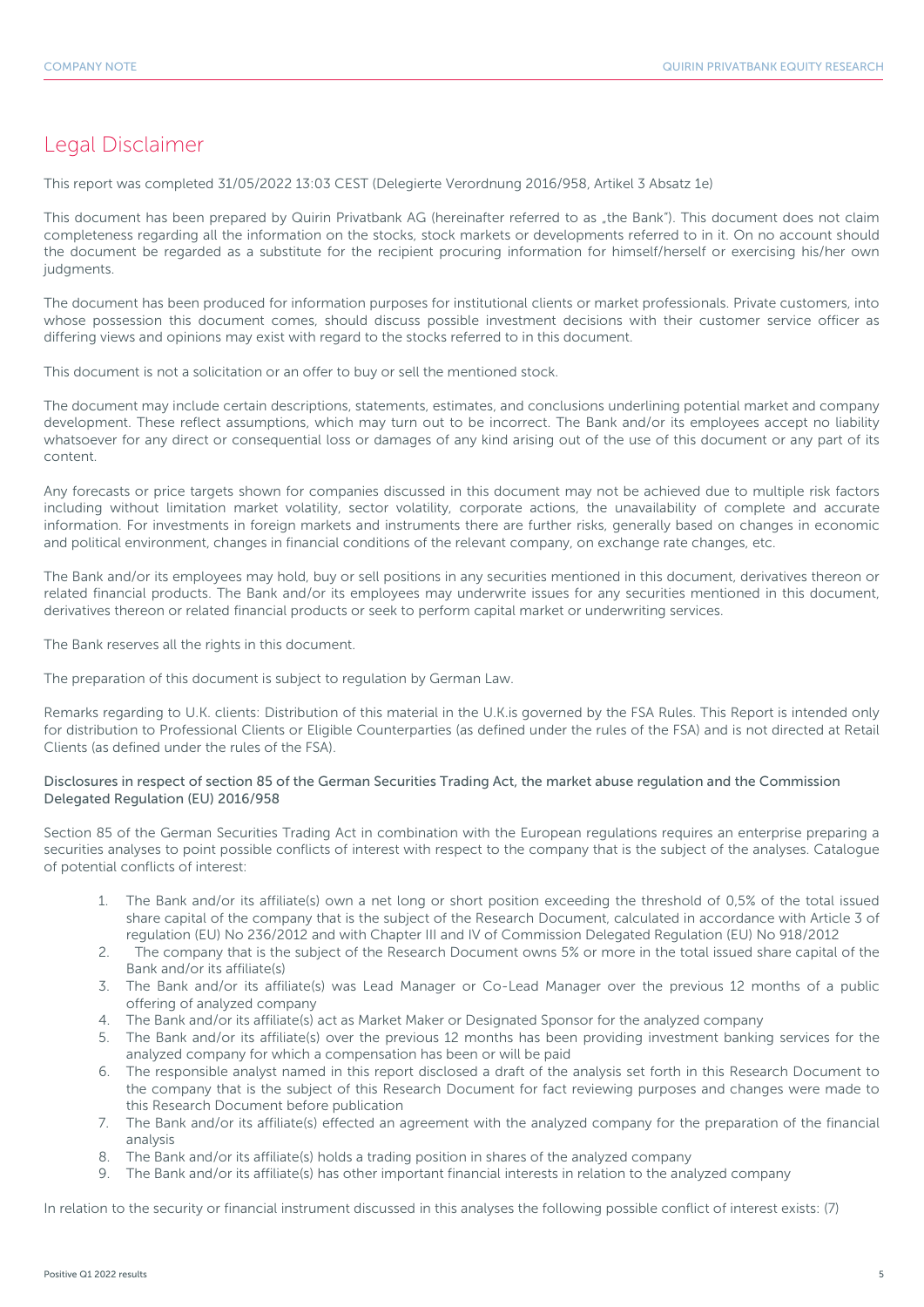The Bank have set up effective organizational administrative arrangements to prevent and avoid possible conflicts of interest and, where applicable, to disclose them. The Quirin research analysts involved in issuing research reports operate independently of Quirin Investment Banking business. Information barriers and procedures are in place between the research analysts and staff involved in securities trading for the account of Quirin or clients to ensure the price sensitive information is treated according to applicable laws and regulations.

The valuation underlying the rating of the company analyzed in this report is based on generally accepted and widely used methods of fundamental valuation, such as the DCF model, Free Cash Flow Value Potential, peer group comparison and – where applicable – a sum-of-the-parts model.

We do not commit ourselves in advance to whether and in which intervals an update is made. The document and the recommendation and the estimations contained therein are not linked – whether directly or indirectly – to the compensation of the analyst responsible for the document.

All share prices given in this equity analysis are closing prices from the last trading day before the publication date stated, unless another point in time is explicitly stated.

The rating in this report are based on the analyst´s expectation of the absolute change in stock price over a period of 6 to 12 months and reflect the analyst´s view of the potential for change in stock price as a percentage. The BUY and SELL ratings reflect the analyst´s expected high change in the value of the stock.

The levels of change expressed in each rating categories are:

 $BUY > +10%$ 

 $HOLD \le -10\%$  and  $\le +10\%$ 

 $SFII > -10%$ 

#### Analyst certification

Katharina Schmenger, financial analyst, hereby certifies that all of the views expressed in this report accurately reflect my personal views about any and all of the subject securities or issuers discussed herein. In addition, I hereby certify that no part of my compensation was, is, or will be, directly or indirectly related to the specific recommendations or views expressed in this research report, nor is it tied to any specific investment banking transaction performed by the Bank or its affiliates.

#### Price and Rating History (last 12 months)

| Date       | Price target-EUR | Rating | Initiation |
|------------|------------------|--------|------------|
| 31.05.2022 | 10.00            | Buy    |            |
| 06.05.2022 | 10.00            | Buy    |            |
| 07.12.2021 | 12.55            | Buy    |            |
| 01.12.2021 | 12.55            | Buy    |            |
| 19.11.2021 | 12.55            | Buy    |            |
| 13.10.2021 | 12.55            | Buy    | 09.05.2018 |

Bank distribution of ratings and in proportion to investment banking services can be found on the internet at the following address:

https://www.quirinprivatbank.de/kapitalmarktgeschaeft/institutionelles-research

Bank disclosures, conflict of interest on complete list of financial analysis on the last 12 month can be found on the internet at the following address:

#### https://research.quirinprivatbank.de/content/disclosures

#### Competent supervisory authority

Bundesanstalt für Finanzdienstleistungsaufsicht - BaFin – (Federal Financial Supervisory Authority), Graurheindorfer Str. 108 , 53117 Bonn

#### Contact Quirin Privatbank AG Frankfurt am Main Schillerhaus / Schillerstraße 20 / 60313 Frankfurt am Main

Management Board: Karl Matthäus Schmidt • Johannes Eismann •